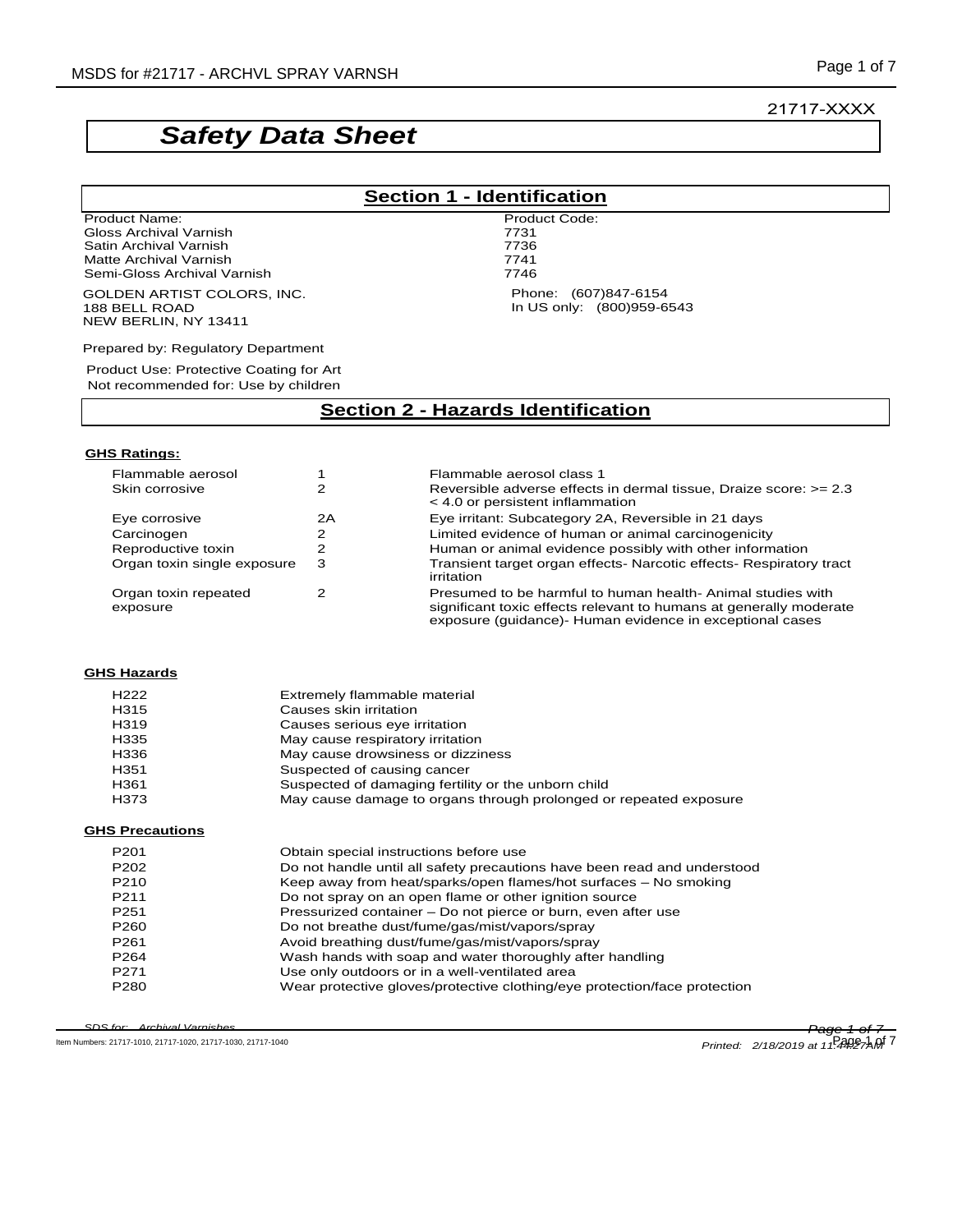| P <sub>281</sub><br>P312<br>P314<br>P321<br>P362<br>P302+P352 | Use personal protective equipment as required<br>Call a POISON CENTER or doctor/physician if you feel unwell<br>Get Medical advice/attention if you feel unwell<br>Specific treatment, see Section 4<br>Take off contaminated clothing and wash before reuse<br>IF ON SKIN: Wash with soap and water |
|---------------------------------------------------------------|------------------------------------------------------------------------------------------------------------------------------------------------------------------------------------------------------------------------------------------------------------------------------------------------------|
| P304+P340                                                     | IF INHALED: Remove victim to fresh air and keep at rest in a position comfortable for<br>breathing                                                                                                                                                                                                   |
| P305+P351+P338                                                | IF IN EYES: Rinse continuously with water for several minutes. Remove contact lenses if<br>present and easy to do - continue rinsing                                                                                                                                                                 |
| P308+P313                                                     | IF exposed or concerned: Get medical advice/attention                                                                                                                                                                                                                                                |
| P332+P313                                                     | If skin irritation occurs: Get medical advice/attention                                                                                                                                                                                                                                              |
| P337+P313                                                     | If eye irritation persists, get medical advice/attention                                                                                                                                                                                                                                             |
| P405                                                          | Store locked up                                                                                                                                                                                                                                                                                      |
| P403+P233                                                     | Store in a well ventilated place. Keep container tightly closed                                                                                                                                                                                                                                      |
| P410+P412                                                     | Protect from sunlight. Do not expose to temperatures exceeding 50 °C/122 °F                                                                                                                                                                                                                          |
| P <sub>501</sub>                                              | Dispose of contents/container according to Section 13                                                                                                                                                                                                                                                |

**Signal Word: Danger**



| <b>Section 3 - Hazardous Composition</b>  |                   |                               |  |
|-------------------------------------------|-------------------|-------------------------------|--|
| <b>Chemical Name</b>                      | <b>CAS number</b> | <b>Weight Concentration %</b> |  |
| Acetone                                   | 67-64-1           | $40.00\% - 50.00\%$           |  |
| Propane/Butane Mixture                    | 68476-86-8        | 20.00% - 30.00%               |  |
| <b>Mineral Spirits</b>                    | 8052-41-3         | $10.00\% - 20.00\%$           |  |
| <b>N</b> onane                            | 111-84-2          | $1.00\% - 5.00\%$             |  |
| 1,2,4-Trimethylbenzene                    | $95 - 63 - 6$     | $1.00\% - 5.00\%$             |  |
| Solvent Naptha, Petroleum, Heavy Aromatic | 64742-94-5        | $1.00\% - 5.00\%$             |  |
| Toluene                                   | 108-88-3          | $0.10\% - 1.00\%$             |  |
| Bis(1,2,2,6,6-pentamethyl-4-piperidinyl)  | 41556-26-7        | $0.10\% - 1.00\%$             |  |
| Naphthalene                               | $91 - 20 - 3$     | $0.10\% - 1.00\%$             |  |
| Ethylbenzene                              | $100 - 41 - 4$    | $0.10\% - 1.00\%$             |  |

#### **(1) Napthalene - WARNING: This product contains a chemical known to the State of California to cause cancer.**

**(2) Ethyl Benzene - WARNING: This product contains a chemical known to the State of California to cause cancer.** 

### **Section 4 - First Aid**

**Inhalation:** Remove subject to fresh air. Give artificial respiration if breathing has stopped. Seek medical attention.

**Eye:** Flush with water for 15 minutes. Remove contact lenses, if present and easy to do so. If symptoms develop and persist seek medical attention.

**Skin:** Wash with soap and water. Remove contaminated clothing. Seek medical attention for irritation.

**Ingestion:** If swallowed, dilute by giving 2 or more glasses of water to drink ONLY IF CONSCIOUS! Do not induce

*SDS for: Archival Varnishes Page 2 of 7* ltem Numbers: 21717-1010, 21717-1020, 21717-1030, 21717-1040 *Printed: 2/18/2019 at 11:44:05* **2 of 7**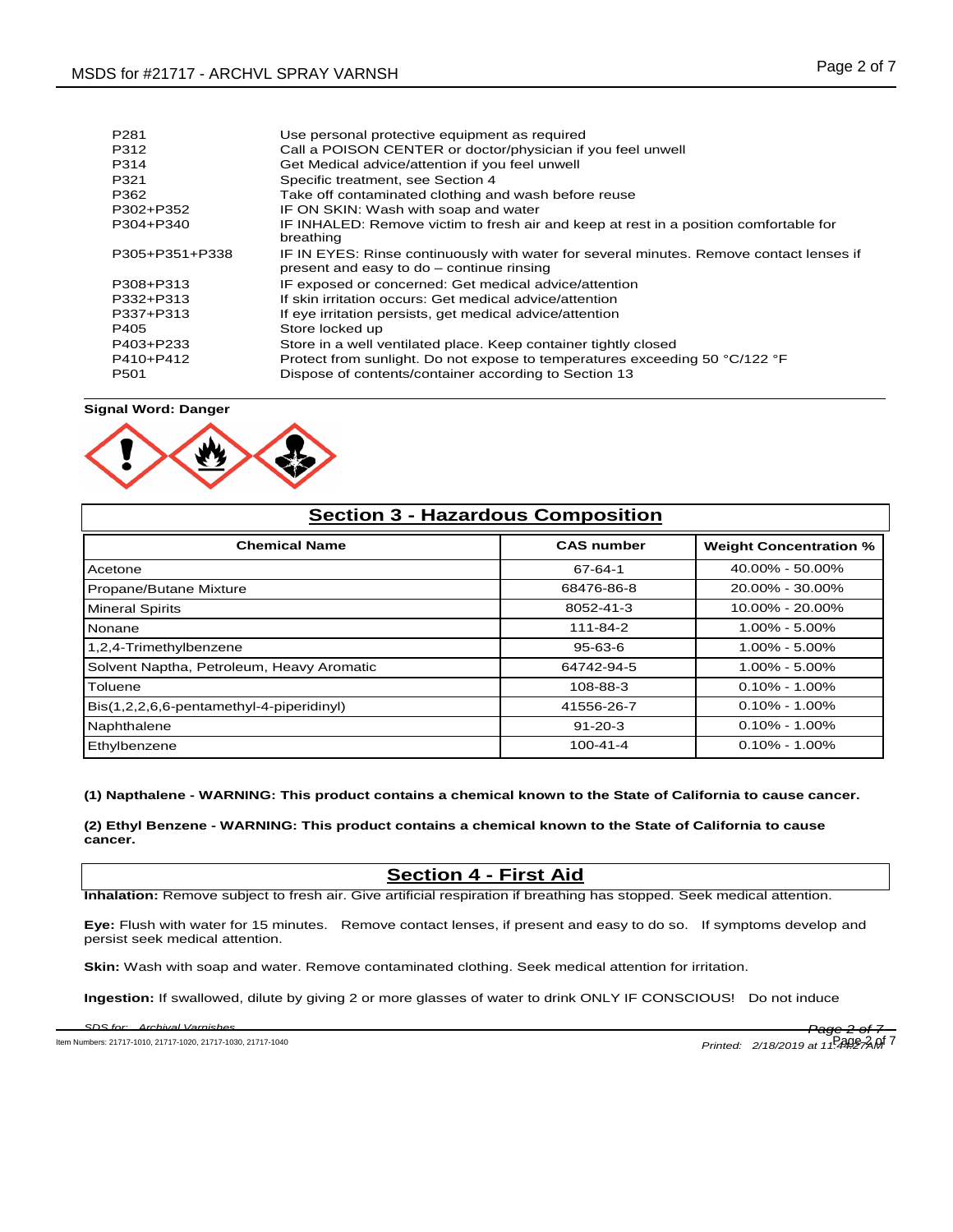vomiting. Seek medical attention IMMEDIATELY.

### **Section 5 - Fire Fighting**

Flash Point: -157 C (-251 F) LEL: N/A UEL: N/A

**Extinguishing Media:** Foam, Carbon Dioxide, Dry Chemical, Powder. Do NOT use high pressure Water Spray, as this will spread the fire.

**Unusual Fire and Explosion Hazards:** Vapors can travel to s source of ignition and flash back. Closed containers may rupture via pressure build-up when exposed to fire or extreme heat. During a fire, irritating and highly toxic gases and/ or fumes may generate during combustion or decomposition.

**Hazardous Byproducts:** Combustion will yield oxides of carbon and nitrogen, as well as, monomer fume.

**Fire Fighting Procedures:** Move containers promptly out of fire zone. If removal is impossible, keep containers cool with water spray. Remain upwind and avoid breathing smoke or fumes.

**Special Precautions:** Wear self-contained breathing apparatus and full protective gear.

# **Section 6 - Release**

**Personal precautions, protective equipment and emergency procedures:** Appropriate protective equipment must be worn when handling a spill of this material. See Section - 8 Exposure Control for recommendations. If exposed to material during clean-up operations, see Section 4 - First Aid for actions to follow.

**Environmental precautions:** Keep spills and cleaning runoff out of municipal sewers and open bodies of water.

**Methods and materials for containment and clean-up:** Eliminate all ignition sources. Evacuate personnel to safe areas. Ventilate the area to dissipate vapor. Floor may be slippery; use care to avoid falling. Soak up spills with inert absorbent material. Sweep up and collect in suitable container for disposal. Avoid breathing vapor.

## **Section 7 - Handling**

**Precautions and safe handling:** Use only in well-ventilated areas. Avoid inhalation of vapors/spray and contact with skin and eyes. Wear appropriate personal protective equipment. The mixture is flammable, and heating may generate vapors which may form explosive vapor/air mixtures. Do not smoke or use near other sources of ignition. Read label before use.

**Conditions for safe storage:** Keep away from heat, sparks and open flame. Store in a cool, well-ventilated place. Keep out of the reach of children.

| <b>Section 8 - Exposure Control</b>  |                                                        |                              |                       |  |
|--------------------------------------|--------------------------------------------------------|------------------------------|-----------------------|--|
| <b>Chemical Name / CAS No.</b>       | <b>OSHA Exposure Limits</b>                            | <b>ACGIH Exposure Limits</b> | Other Exposure Limits |  |
| Acetone<br>67-64-1                   | TWA 1000ppm, 2400 mg/m3                                | TWA 250ppm<br>STEL 500ppm    | Not Established       |  |
| Propane/Butane Mixture<br>68476-86-8 | Not Established                                        | Not Established              | Not Established       |  |
| <b>Mineral Spirits</b><br>8052-41-3  | PEL TWA 500 PPM<br>TWA 2900 mg/m3<br>REL TWA 350 mg/m3 | TLV 100 PPM                  | Not Established       |  |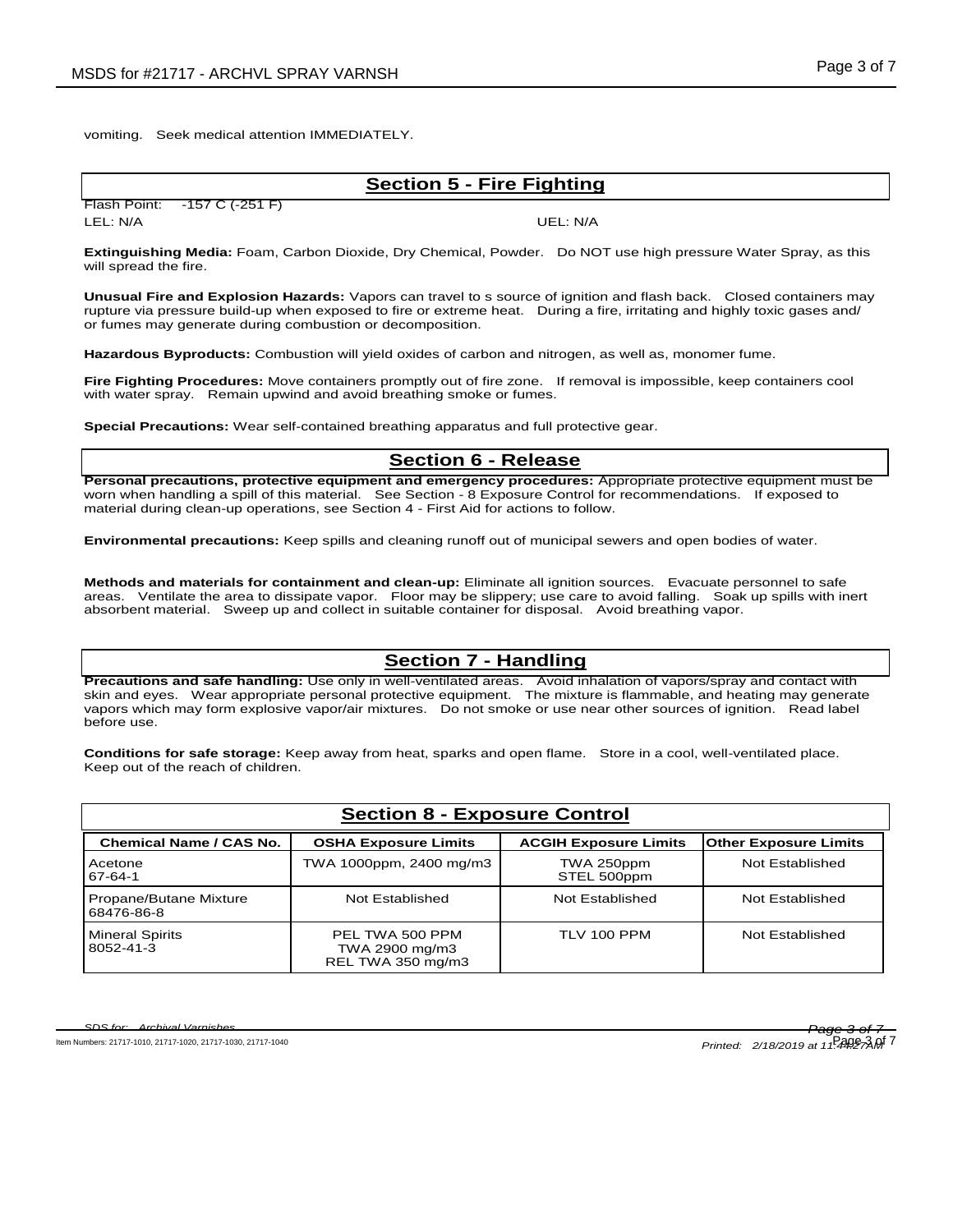| Nonane<br>111-84-2                                                | TWA 200 PPM                                   | TWA 200 ppm     | Not Established              |
|-------------------------------------------------------------------|-----------------------------------------------|-----------------|------------------------------|
| 1,2,4-Trimethylbenzene<br>95-63-6                                 | Not Established                               | TWA 25 ppm      | NIOSH TWA 25ppm/125<br>mq/m3 |
| Solvent Naptha, Petroleum,<br><b>Heavy Aromatic</b><br>64742-94-5 | PEL 500 PPM                                   | Not Established | Not Established              |
| Toluene<br>108-88-3                                               | TWA 100PPM/375 mg/m3<br>STEL 150ppm/560 mg/m3 | Not Established | Not Established              |
| $Bis(1,2,2,6,6-pentamentlyl-4-p)$<br>iperidinyl)<br>41556-26-7    | Not Established                               | Not Established | Not Established              |
| Naphthalene<br>$91 - 20 - 3$                                      | TWA 10ppm/50 mg/m3<br>ST 15ppm/ 75 mg/m3      | TWA 10 ppm SKIN | Not Established              |
| Ethylbenzene<br>$100 - 41 - 4$                                    | TWA 100 ppm/435 mg/m3<br>ST 125 ppm/545 mg/m3 | TWA 20 ppm      | Not Established              |

**Engineering Controls:** Use explosion proof ventilation equipment. Provide adequate ventilation. Observe Occupational Exposure Limits and minimize the risk of inhalation of possible vapor. Provide easy access to water supply, eye wash or emergency shower.

**General Hygiene Considerations:** Always observe good personal hygiene measures, such as washing after handling the material and before eating, drinking and/or smoking. Routinely wash work clothing and protective equipment to remove contaminants. Private clothes and work clothes should be kept separate.

**Personal Protective Equipment:** Wear approved safety glasses or goggles. Wear solvent-resistant gloves. Be aware that liquid may penetrate the gloves, suitable gloves can be recommended by the glove supplier.

# **Section 9 - Properties**

| Appearance: Aerosol                                              | <b>Physical state: Liquid</b>            |
|------------------------------------------------------------------|------------------------------------------|
| <b>Form: Aerosol can</b>                                         | Color: Clear                             |
| <b>Odor:</b> Acetone like                                        | Vapor Pressure: Not available            |
| <b>Odor threshold: Not available</b>                             | Vapor Density: Not available             |
| <b>pH:</b> Not available                                         | Density: 0.74                            |
| <b>Melting point:</b> Not applicable                             | <b>Freezing point: Not available</b>     |
| <b>Solubility: Not soluble</b>                                   | <b>Boiling range: Not available</b>      |
| Flash point: -157°C, -251°F                                      | <b>Evaporation rate: Not available</b>   |
| <b>Flammability: Not applicable</b>                              | <b>Explosive Limits: Not available</b>   |
| <b>Partition coefficient Not available</b><br>(n-octanol/water): | Auto ignition temperature: Not available |
| Decomposition temperature: Not available                         | Viscosity: Not available                 |
| VOC g/l (less Water) 134 - 143                                   |                                          |

# **Section 10 - Reactivity**

Under normal conditions this mixture is considered to be:

*SDS for: Archival Varnishes Page 4 of 7* ltem Numbers: 21717-1010, 21717-1020, 21717-1030, 21717-1040 **Printed: 2/18/2019 at 11:44:27AM<sup>T</sup>**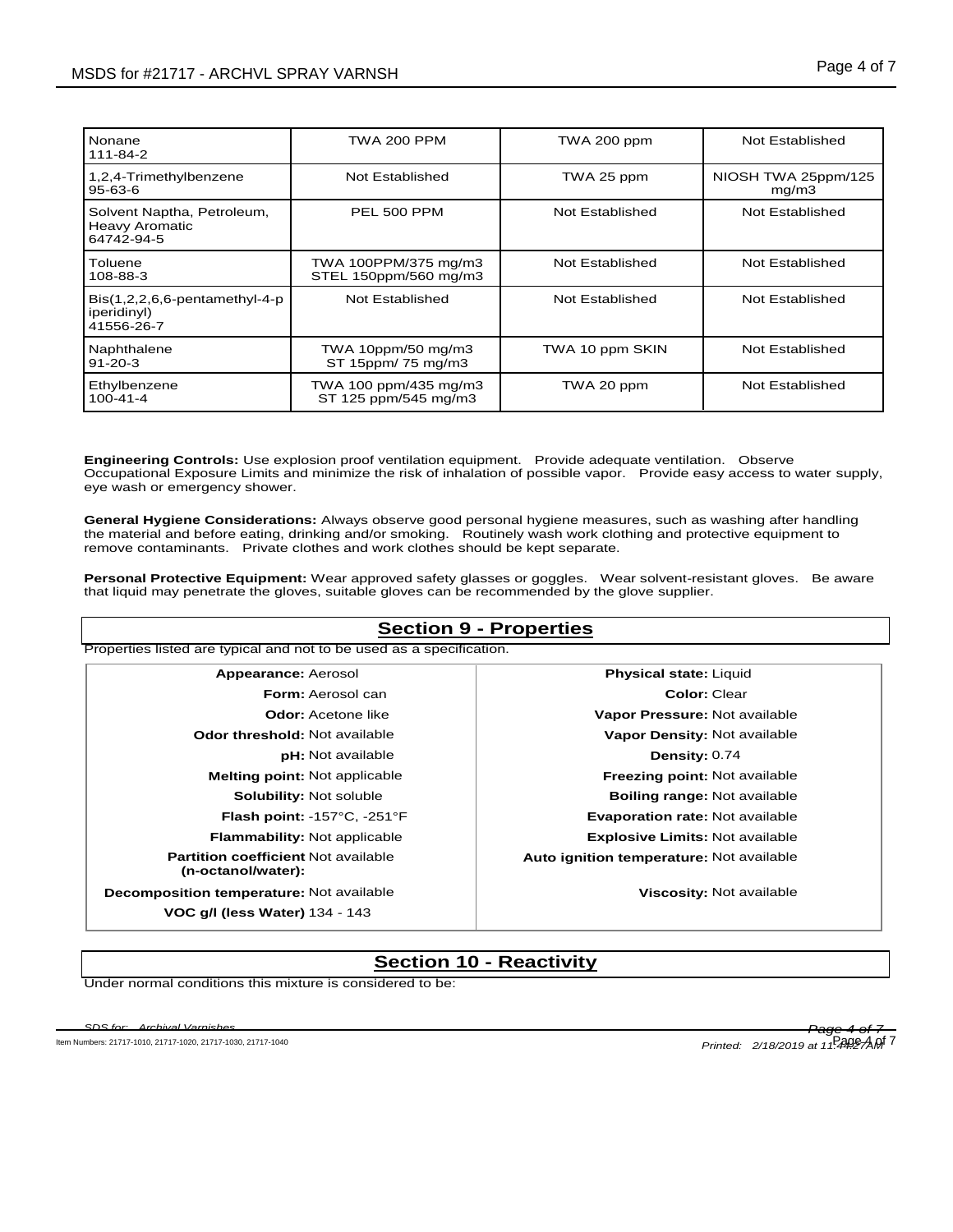### **STABLE**

Materials that are known to be incompatible with this mixture and should be avoided, if applicable:

#### Not Applicable

Risk of hazardous decomposition:

#### Not Applicable

Hazardous polymerization will not occur.

| <b>Section 11 - Toxicology</b>                                                                                                                                                                                                                     |                                                                                           |  |                             |                                                                                                                                                 |
|----------------------------------------------------------------------------------------------------------------------------------------------------------------------------------------------------------------------------------------------------|-------------------------------------------------------------------------------------------|--|-----------------------------|-------------------------------------------------------------------------------------------------------------------------------------------------|
| <b>Mixture Toxicity</b>                                                                                                                                                                                                                            |                                                                                           |  |                             |                                                                                                                                                 |
|                                                                                                                                                                                                                                                    | Oral Toxicity LD50: 1,351mg/kg                                                            |  |                             |                                                                                                                                                 |
|                                                                                                                                                                                                                                                    | Inhalation Toxicity LC50: 32mg/L                                                          |  |                             |                                                                                                                                                 |
| <b>Component Toxicity</b>                                                                                                                                                                                                                          |                                                                                           |  |                             |                                                                                                                                                 |
| 8052-41-3                                                                                                                                                                                                                                          | <b>Mineral Spirits</b><br>Oral LD50: 5,000 mg/kg (RAT), Dermal LD50: 2,000 mg/kg (RABBIT) |  |                             |                                                                                                                                                 |
| 64742-94-5                                                                                                                                                                                                                                         | Solvent Naptha, Petroleum, Heavy Aromatic<br>Dermal LD50: 3,160 mg/kg (RABBIT)            |  |                             |                                                                                                                                                 |
| 41556-26-7                                                                                                                                                                                                                                         | Bis(1,2,2,6,6-pentamethyl-4-piperidinyl)<br>Oral LD50: 2,615 mg/kg (RAT)                  |  |                             |                                                                                                                                                 |
| $91 - 20 - 3$                                                                                                                                                                                                                                      | Naphthalene<br>Oral LD50: 490 mg/kg (RAT), Dermal LD50: 2,500 mg/kg (RAT)                 |  |                             |                                                                                                                                                 |
| $100 - 41 - 4$                                                                                                                                                                                                                                     | Ethylbenzene<br>Oral LD50: 3,500 mg/kg (RAT)                                              |  |                             |                                                                                                                                                 |
| Possible routes of entry or exposure:<br><b>Skin Contact</b><br>Inhalation<br>Eye Contact<br>Ingestion<br>Possible target organs of exposure to this mixture:<br><b>GI Tract</b><br>Kidneys<br>Liver<br>Lungs<br>Eyes<br><b>Respiratory System</b> |                                                                                           |  |                             |                                                                                                                                                 |
| <b>Effects of Overexposure</b>                                                                                                                                                                                                                     |                                                                                           |  |                             |                                                                                                                                                 |
|                                                                                                                                                                                                                                                    | of this mixture that are reported as possible or known carcinogens are as follows:        |  |                             | Carcinogenicity: This mixture as a whole has not been tested to determine its carcinogenic properties. The components                           |
| <b>CAS Number</b><br>$100 - 41 - 4$                                                                                                                                                                                                                | Description<br>Ethylbenzene                                                               |  | % Weight<br>$0.1\% - 1.0\%$ | Carcinogen Rating<br>Ethylbenzene: Caused cancer in<br>laboratory animal studies. The<br>relevance of these findings to<br>humans is uncertain. |
| $91 - 20 - 3$                                                                                                                                                                                                                                      | Naphthalene                                                                               |  | $0.1\% - 1.0\%$             | Naphthalene: Caused cancer in<br>laboratory animal studies. The<br>relevance of these findings to<br>humans is uncertain.                       |
| Acute Toxicity: May cause central nervous system effects.                                                                                                                                                                                          |                                                                                           |  |                             |                                                                                                                                                 |

### **Section 12 - Ecological Toxicity**

**Ecotoxicity:** This mixture as a whole has not been tested to determine its ecological toxicity. The components of this mixture with documented ecological data are as follows:

# **Component Ecotoxicity**

LC50 Rainbow Trout 5540 mg/l 96h LC50 Water Flea 8800 mg/l 48h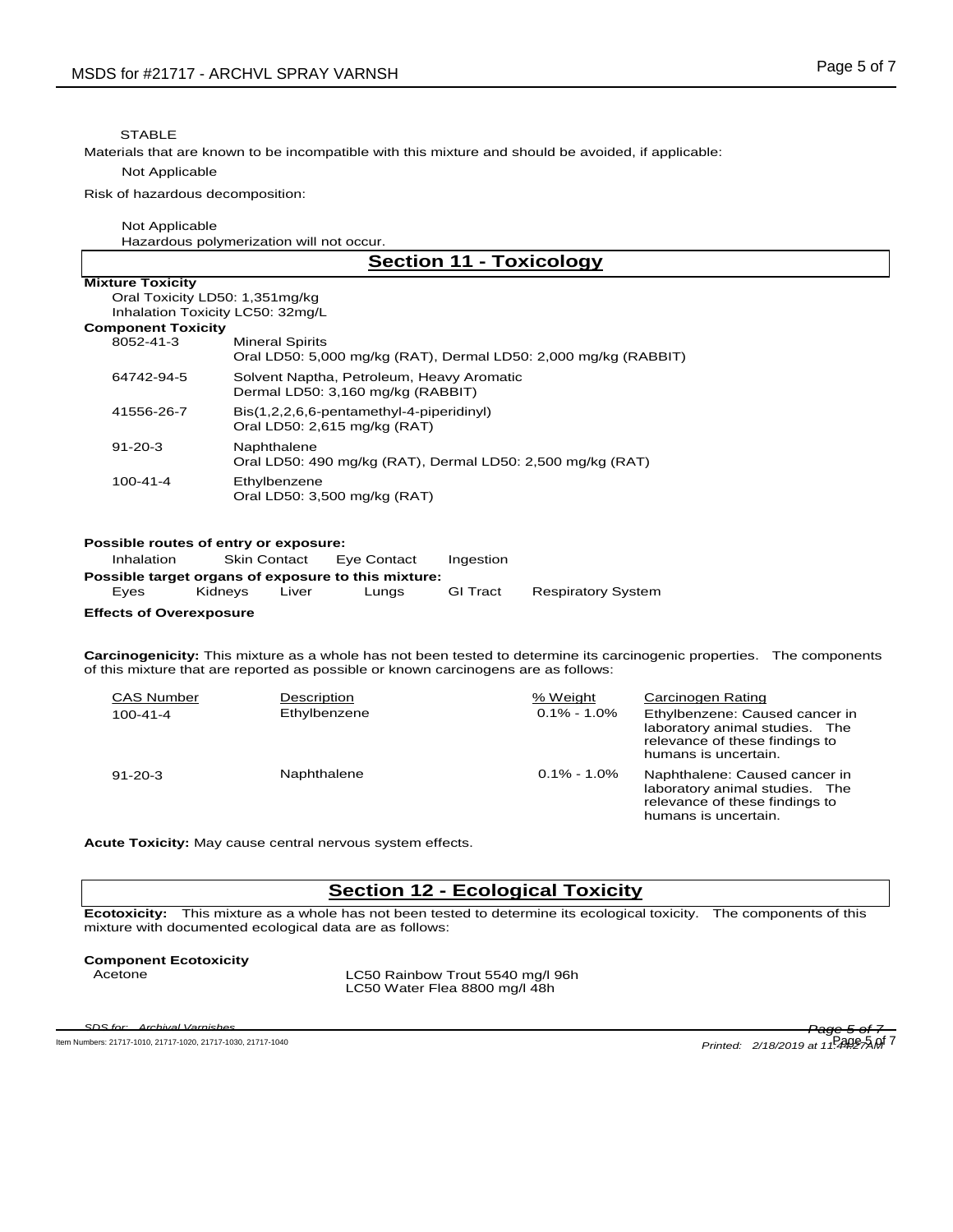| Nonane                                       | EC50, WATER FLEA, 48 h, 0.2 mg/l                                                                                                 |
|----------------------------------------------|----------------------------------------------------------------------------------------------------------------------------------|
| 1,2,4-Trimethylbenzene                       | LC50, FATHEAD MINNOW, 96h, 7.72mg/l<br>EC50, WATER FLEA, 48h, 3.6mg/l                                                            |
| Solvent Naptha, Petroleum, Heavy<br>Aromatic | LC50, RAINBOW TROUT, 96h, 3.6 mg/l<br>EC50, WATER FLEA, 48h, 1.1 mg/l<br>EC50, GREEN ALGAE, 72h 7.2 mg/l                         |
| Toluene                                      | LC50, RAINBOW TROUT, 96h, 7.63mg/l<br>EC50, WATER FLEA, 24h, 8.00 mg/l<br>EC50, GREEN ALGAE, 24h, 10.00 mg/l                     |
| Bis(1,2,2,6,6-pentamethyl-4-piperid<br>inyl) | LC50 Lepomis Macrochirus 1 mg/l 96h<br>EC50 Water Flea 20 mg/l 48h                                                               |
| Naphthalene                                  | LC50, RAINBOW TROUT, 96h, 0.11 mg/l<br>EC50, WATER FLEA, 48h, 1.6 - 24.1 mg/l                                                    |
| Ethylbenzene                                 | LC50, RAINBOW TROUT, 96h, 4.2 mg/l<br>EC50, WATER FLEA, 1d, 2.2 mg/l<br>EC50, GREEN ALGAE, 72h, GROWTH INHIBITION 3.6 - 4.6 mg/l |

### **Section 13 - Disposal**

**Disposal Instructions:** Contract with a disposal operator licensed by the Law on Disposal and Cleaning. Collect and reclaim or dispose in sealed containers at licensed waste disposal site. This material and its container must be disposed of as hazardous waste. Must be incinerated in a suitable incineration plant holding a permit delivered by the competent authorities. Do not discharge into drains, water courses or onto the ground. Dispose of contents/container in accordance with local/regional/national/international regulations.

# **Section 14 - Transport**

| <b>Agency</b> | <b>Proper Shipping Name</b> | <b>UN Number</b> | Packing | Ha: |
|---------------|-----------------------------|------------------|---------|-----|
| <b>DOT</b>    | Aerosols                    | UN1950           |         | 2.1 |
| <b>IATA</b>   | Aerosols                    | <b>UN1950</b>    |         | 2.1 |
| <b>IMDG</b>   | Aerosols                    | UN1950           |         | 2.1 |

**Hazard Class**

## **Section 15 - Regulatory**

# **State of California Safe Drinking Water and Toxic Enforcement Act of 1986 (Proposition**

**65):** WARNING! This product contains the following chemicals which are listed by the State of California as carcinogenic or a reproductive toxin:

| 108-88-3         | Toluene      | Reproductive Toxin                |
|------------------|--------------|-----------------------------------|
| $91 - 20 - 3$    | Naphthalene  | Carcinogen                        |
| $100 - 41 - 4$   | Ethylbenzene | Carcinogen                        |
|                  |              |                                   |
| Country          |              | <b>Regulation</b>                 |
| <b>AUSTRALIA</b> |              | AICS- Australian Inventory of Che |

| Country       | <b>Regulation</b>                                  | <b>All Components Listed</b> |
|---------------|----------------------------------------------------|------------------------------|
| AUSTRALIA     | AICS- Australian Inventory of Chemical Substances  | Yes                          |
| <b>CANADA</b> | Domestic Substances List (DSL) and Non-Domestic    | Yes                          |
| <b>EUROPE</b> | European Inventory of Existing Commercial Chemical | Yes                          |
| <b>EUROPE</b> | European List of Notified Chemical Substances      | No                           |
| <b>JAPAN</b>  | Inventory of Existing and New Chemical Substances  | No.                          |
| <b>CHINA</b>  | Inventory of Existing Chemical Substances in China | Yes                          |
| <b>KOREA</b>  | Korean Existing Chemicals Inventory (KECI)         | Yes                          |

*SDS for: Archival Varnishes Page 6 of 7*